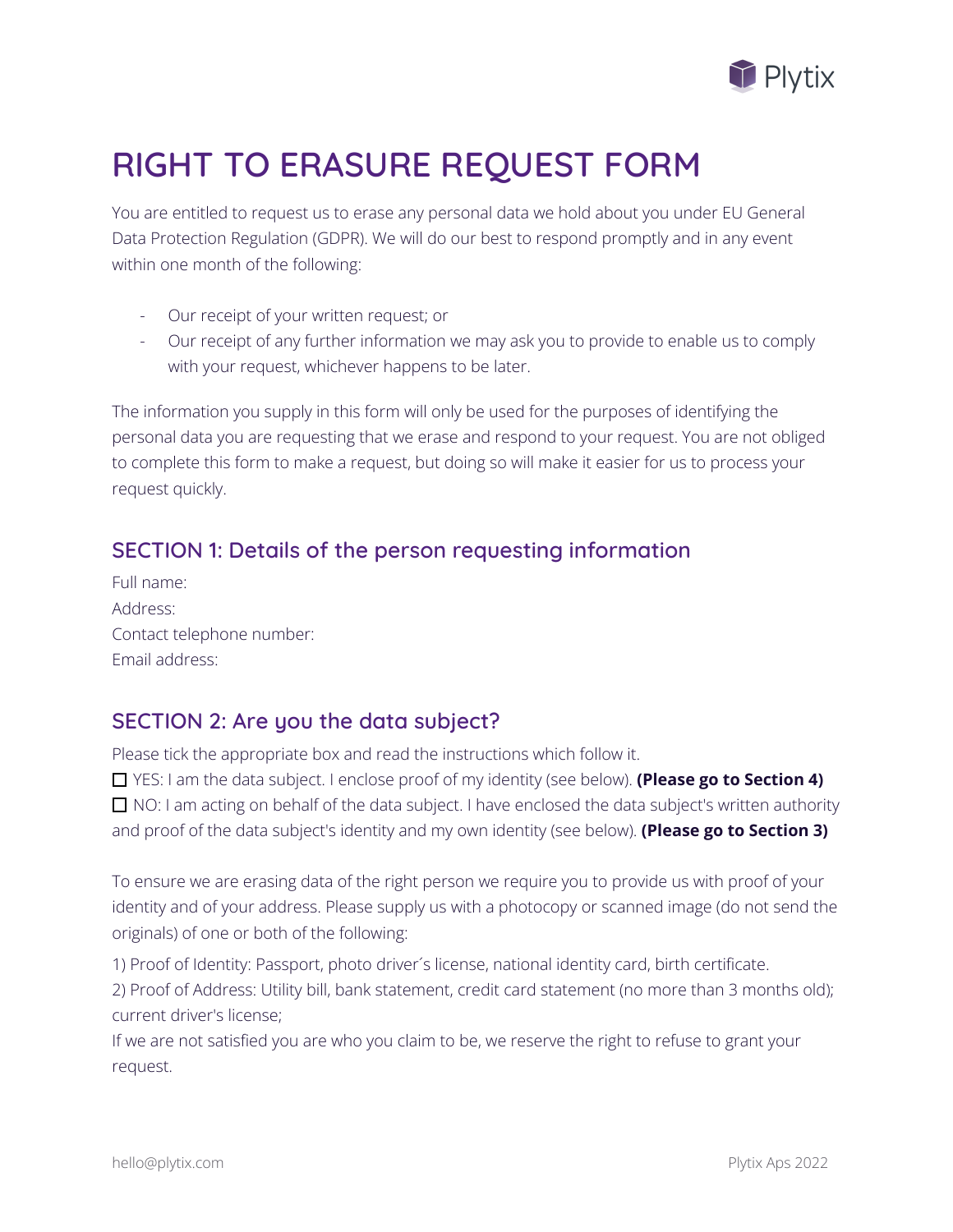

# **SECTION 3: Details of the data subject (if di erent from section 1)**

Full name: Address: Contact telephone number: Email address:

#### **SECTION 4: Reason for erasure request**

Given the sensitive nature of erasing personal data, GDPR Article 17(1) requires certain conditions to be met before a request may be considered. Please supply us with the reason you wish your data to be erased and please attach any justifying documents to this one.

Please tick the appropriate box:

You feel your personal data is no longer necessary for the purposes for which we originally collected it.

You no longer consent to our processing of your personal data.

□ You object to our processing of your personal data as is your right under Article 21 of the GDPR. □ You feel your personal data has been unlawfully processed.

□ You feel we are subject to a legal obligation of the EU or Member State that requires the erasure of your personal data.

 You are a child, you represent a child, or you were a child at the time of the data processing and you feel your personal data was used to offer you information society services.

# **SECTION 5: What information do you wish to erase?**

Please describe the information you wish to erase. Please provide any relevant details you think will help us to identify the information. Providing the URL for each link you wish to be removed would be helpful.

 $\_$  ,  $\_$  ,  $\_$  ,  $\_$  ,  $\_$  ,  $\_$  ,  $\_$  ,  $\_$  ,  $\_$  ,  $\_$  ,  $\_$  ,  $\_$  ,  $\_$  ,  $\_$  ,  $\_$  ,  $\_$  ,  $\_$  ,  $\_$  ,  $\_$  ,  $\_$  ,  $\_$  ,  $\_$  ,  $\_$  ,  $\_$  ,  $\_$  ,  $\_$  ,  $\_$  ,  $\_$  ,  $\_$  ,  $\_$  ,  $\_$  ,  $\_$  ,  $\_$  ,  $\_$  ,  $\_$  ,  $\_$  ,  $\_$  ,  $\_$  ,  $\_$  ,  $\_$  ,  $\_$  ,  $\_$  ,  $\_$  ,  $\_$  ,  $\_$  ,  $\_$  ,  $\_$  ,  $\_$  ,  $\_$  ,  $\_$  ,  $\_$  ,  $\_$  ,  $\_$  ,  $\_$  ,  $\_$  ,  $\_$  ,  $\_$  ,  $\_$  ,  $\_$  ,  $\_$  ,  $\_$  ,  $\_$  ,  $\_$  ,  $\_$  ,  $\_$  ,  $\_$  ,  $\_$  ,  $\_$  ,  $\_$  ,  $\_$  ,  $\_$  ,  $\_$  ,  $\_$  ,  $\_$  ,  $\_$  ,  $\_$  ,  $\_$  ,  $\_$  ,  $\_$  ,  $\_$  ,  $\_$  ,  $\_$  ,  $\_$  ,  $\_$  ,  $\_$  ,  $\_$  ,  $\_$  ,  $\_$  ,  $\_$  ,  $\_$  ,  $\_$  ,  $\_$  ,  $\_$  ,  $\_$  ,  $\_$  ,  $\_$  ,  $\_$  ,  $\_$  ,  $\_$  ,  $\_$  ,  $\_$  ,  $\_$  ,  $\_$  ,  $\_$  ,  $\_$  ,  $\_$  ,  $\_$  ,  $\_$  ,  $\_$  ,  $\_$  ,  $\_$  ,

Also, please explain, if it is not abundantly clear, why the linked page is about you or the person you are representing on this form.

 $\_$  ,  $\_$  ,  $\_$  ,  $\_$  ,  $\_$  ,  $\_$  ,  $\_$  ,  $\_$  ,  $\_$  ,  $\_$  ,  $\_$  ,  $\_$  ,  $\_$  ,  $\_$  ,  $\_$  ,  $\_$  ,  $\_$  ,  $\_$  ,  $\_$  ,  $\_$  ,  $\_$  ,  $\_$  ,  $\_$  ,  $\_$  ,  $\_$  ,  $\_$  ,  $\_$  ,  $\_$  ,  $\_$  ,  $\_$  ,  $\_$  ,  $\_$  ,  $\_$  ,  $\_$  ,  $\_$  ,  $\_$  ,  $\_$  ,  $\_$  ,  $\_$  ,  $\_$  ,  $\_$  ,  $\_$  ,  $\_$  ,  $\_$  ,  $\_$  ,  $\_$  ,  $\_$  ,  $\_$  ,  $\_$  ,  $\_$  ,  $\_$  ,  $\_$  ,  $\_$  ,  $\_$  ,  $\_$  ,  $\_$  ,  $\_$  ,  $\_$  ,  $\_$  ,  $\_$  ,  $\_$  ,  $\_$  ,  $\_$  ,  $\_$  ,  $\_$  ,  $\_$  ,  $\_$  ,  $\_$  ,  $\_$  ,  $\_$  ,  $\_$  ,  $\_$  ,  $\_$  ,  $\_$  ,  $\_$  ,  $\_$  ,  $\_$  ,  $\_$  ,  $\_$  ,  $\_$  ,  $\_$  ,  $\_$  ,  $\_$  ,  $\_$  ,  $\_$  ,  $\_$  ,  $\_$  ,  $\_$  ,  $\_$  ,  $\_$  ,  $\_$  ,  $\_$  ,  $\_$  ,  $\_$  ,  $\_$  ,  $\_$  ,  $\_$  ,  $\_$  ,  $\_$  ,  $\_$  ,  $\_$  ,  $\_$  ,  $\_$  ,  $\_$  ,  $\_$  ,  $\_$  ,  $\_$  ,  $\_$  ,  $\_$  ,  $\_$  ,  $\_$  ,